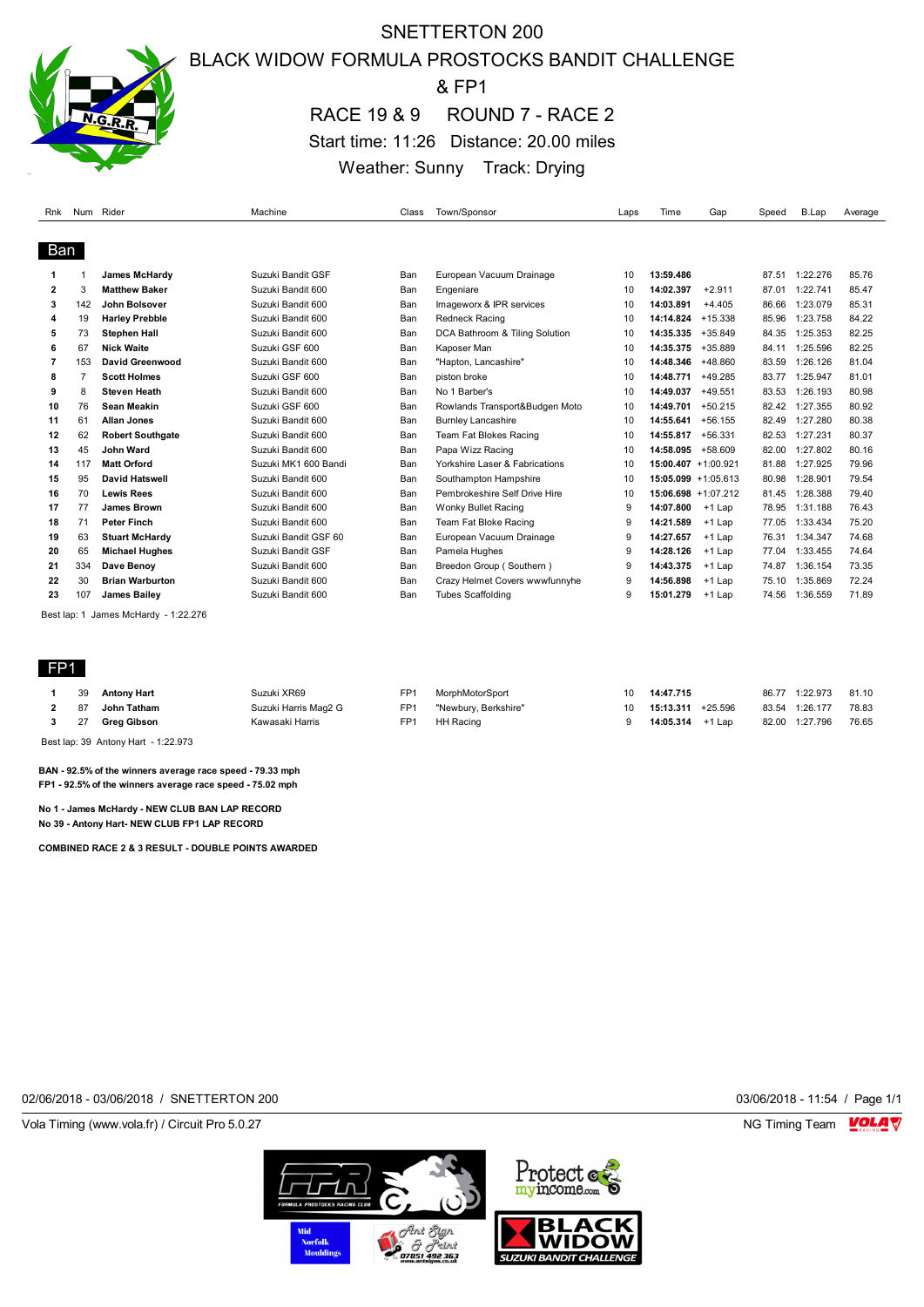

Allan Jones

START

 **1:29.781** 1:30.538 **1:29.156 1:28.318 1:27.280** 1:28.115 1:28.117 1:27.951 1:29.139

Anthony Surtees

**START** 

**START** 

 **1:26.234** 1:26.253 **1:24.836** 1:26.448 **1:22.973** 1:24.801 1:24.019 1:24.365 1:25.020

Antony Hart

 $\overline{1}$ 

# SNETTERTON 200 BLACK WIDOW FORMULA PROSTOCKS BANDIT CHALLENGE & FP1

# RACE 19 & 9 ROUND 7 - RACE 2 LAP TIMES

Dav

 1:27.380 1:27.992

| Lap | Time     | Lap | Time     |
|-----|----------|-----|----------|
| 6   | 1:35.869 |     | 1:28.901 |
|     | 1:37.340 | 8   | 1:29.406 |
| 8   | 1:36.066 | 9   | 1:29.288 |
| 9   | 1:36.767 | 10  | 1:29.503 |

|   | ave Benoy    |   | Greg Gibson  |
|---|--------------|---|--------------|
|   | <b>START</b> |   | <b>START</b> |
| 1 |              | 1 |              |
| 2 | 1:36.429     | 2 | 1:28.850     |
| 3 | 1:36.800     | 3 | 1:28.411     |
| 4 | 1:39.274     | 4 | 1:27.796     |
| 5 | 1:37.514     | 5 | 1:29.642     |
| 6 | 1:37.954     | 6 | 1:30.243     |
| 7 | 1:36.154     | 7 | 1:32.449     |
| 8 | 1:37.607     | 8 | 1:30.087     |
| 9 | 1:36.675     | 9 | 1:32.151     |
|   |              |   |              |

| David Greenwood |              |  |  |   | <b>Harley Prebble</b> |
|-----------------|--------------|--|--|---|-----------------------|
|                 | <b>START</b> |  |  |   | <b>START</b>          |
| 1               |              |  |  | 1 |                       |
| 2               | 1:31.076     |  |  | 2 | 1:23.981              |
| 3               | 1:29.514     |  |  | 3 | 1:23.905              |
| 4               | 1:28.846     |  |  | 4 | 1:23.870              |
| 5               | 1:26.615     |  |  | 5 | 1:23.758              |
| 6               | 1:26.829     |  |  | 6 | 1:25.232              |
| 7               | 1:26.126     |  |  | 7 | 1:24.264              |
| 8               | 1:26.277     |  |  | 8 | 1:25.081              |

|                | David Hatswell |                | James Bailey |
|----------------|----------------|----------------|--------------|
|                | <b>START</b>   |                | <b>START</b> |
| 1              |                |                |              |
| $\overline{2}$ | 1:29.093       | $\overline{2}$ | 1:38.711     |
| 3              | 1:31.267       | 3              | 1:39.685     |
| 4              | 1:29.898       | 4              | 1:39.639     |
| 5              | 1:29.411       | 5              | 1:39.403     |
| 6              | 1:29.423       | 6              | 1:37.589     |

 1:24.738 1:26.924

02/06/2018 - 03/06/2018 / SNETTERTON 200 03/06/2018 - 11:43 / Page 1/3





**WIDO** 

#### **1:40.950 1:39.390**

## **1:37.479** 1:39.850

Brian Warburton

**START** 

# Vola Timing (www.vola.fr) / Circuit Pro 5.0.27 NG Timing Team NG Timing Team NG Timing Team NG Timing Team NG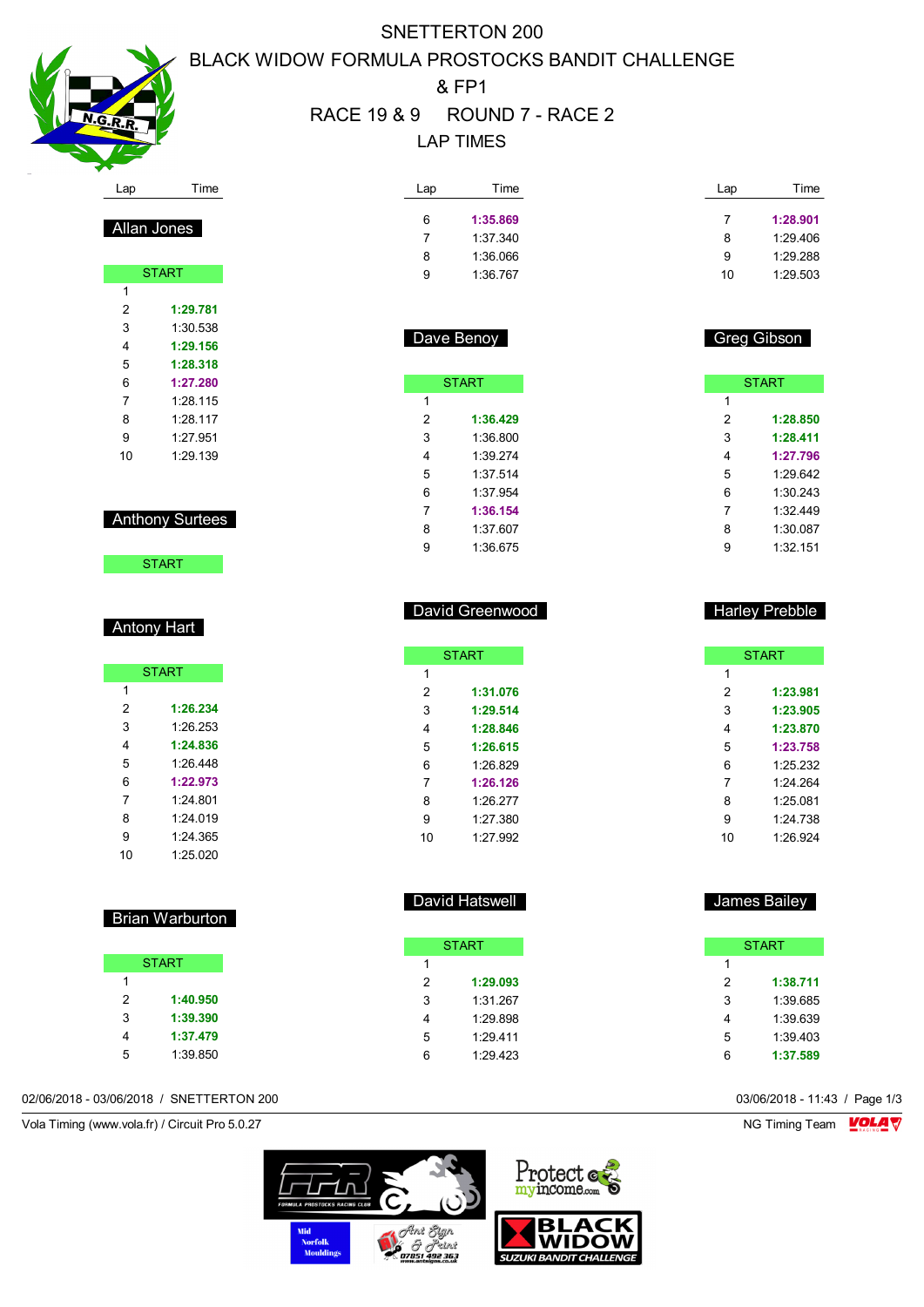SNETTERTON 200 BLACK WIDOW FORMULA PROSTOCKS BANDIT CHALLENGE & FP1 RACE 19 & 9 ROUND 7 - RACE 2 LAP TIMES

| Lap | Time     |
|-----|----------|
| 7   | 1:40.973 |
| 8   | 1:36.559 |
| 9   | 1.37923  |
|     |          |

### James Brown

|   | <b>START</b> |
|---|--------------|
| 1 |              |
| 2 | 1:33.035     |
| 3 | 1:33 163     |
| 4 | 1:31.957     |
| 5 | 1:32 856     |
| 6 | 1:31.188     |
| 7 | 1:31 989     |
| 8 | 1:33.224     |
| g | 1:33.388     |

#### James McHardy

|    | <b>START</b> |
|----|--------------|
| 1  |              |
| 2  | 1:23.816     |
| 3  | 1:22.982     |
| 4  | 1.24 051     |
| 5  | 1:22.951     |
| հ  | 1.23.371     |
| 7  | 1:22.276     |
| 8  | 1.23.929     |
| 9  | 1.23.219     |
| 10 | 1.23.392     |

#### John Bolsover

|    | <b>START</b> |
|----|--------------|
| 1  |              |
| 2  | 1:23.647     |
| 3  | 1:23.359     |
| 4  | 1:23.710     |
| 5  | 1:23.271     |
| 6  | 1.23793      |
| 7  | 1:24.050     |
| 8  | 1:24.394     |
| 9  | 1:23.079     |
| 10 | 1:24.039     |
|    |              |
|    |              |
|    |              |





| Lap | Time     |
|-----|----------|
|     |          |
| 3   | 1:27.654 |
| 4   | 1:27.110 |
| 5   | 1:26.177 |
| 6   | 1:26.324 |
| 7   | 1.26.232 |
| 8   | 1:26.261 |
| 9   | 1:29.285 |
| 10  | 1:34.421 |

| John Ward |              |  |  |  |
|-----------|--------------|--|--|--|
|           |              |  |  |  |
|           | <b>START</b> |  |  |  |
| 1         |              |  |  |  |
| 2         | 1:30.396     |  |  |  |
| 3         | 1:30.716     |  |  |  |
| 4         | 1:29.725     |  |  |  |
| 5         | 1:28.513     |  |  |  |
| 6         | 1:28.147     |  |  |  |
| 7         | 1:27.802     |  |  |  |
| 8         | 1:28.507     |  |  |  |
| 9         | 1.29.122     |  |  |  |
| 10        | 1:28.518     |  |  |  |

## Lewis Rees

|    | <b>START</b> |
|----|--------------|
| 1  |              |
| 2  | 1:30.526     |
| 3  | 1:29.921     |
| 4  | 1:30.188     |
| 5  | 1:29.242     |
| 6  | 1:28.874     |
| 7  | 1:28.388     |
| 8  | 1:30.551     |
| 9  | 1:29.268     |
| 10 | 1:29.452     |

#### Matt Orford

|    | <b>START</b> |
|----|--------------|
| 1  |              |
| 2  | 1:30.589     |
| 3  | 1:29.585     |
| 4  | 1:29.398     |
| 5  | 1:28.477     |
| 6  | 1:27.925     |
| 7  | 1:28.353     |
| 8  | $1.28$ 198   |
| 9  | 1.28.824     |
| 10 | 1 28 435     |
|    |              |

|    | <b>START</b> |
|----|--------------|
| 1  |              |
| 2  | 1:23.549     |
| 3  | 1:23.623     |
| 4  | 1:23.708     |
| 5  | 1:22.741     |
| 6  | 1:23.738     |
| 7  | 1:23.690     |
| 8  | 1:23.655     |
| 9  | 1:23.139     |
| 10 | 1:24.679     |
|    |              |
|    |              |

Lap Time

Matthew Baker

### Michael Hughes

|   | <b>START</b> |
|---|--------------|
| 1 |              |
| 2 | 1:33.737     |
| 3 | 1:36 077     |
| 4 | 1:34 477     |
| 5 | 1:33.455     |
| 6 | 1:33.973     |
| 7 | 1:36.844     |
| 8 | 1:34 847     |
| g | 1:35 529     |
|   |              |

#### Nick Waite

|    | <b>START</b> |
|----|--------------|
| 1  |              |
| 2  | 1:27.849     |
| 3  | 1:27.678     |
| 4  | 1:27.677     |
| 5  | 1:27.347     |
| 6  | 1:26.665     |
| 7  | 1.26 447     |
| 8  | 1:27.209     |
| 9  | 1:25.941     |
| 10 | 1:25.596     |

| Peter Finch |              |
|-------------|--------------|
|             | <b>START</b> |
| 1           |              |
| 2           | 1:36.611     |
| 3           | 1:36.365     |
| 4           | 1:34.443     |
| 5           | 1:33.434     |
| 6           | 1:33.950     |

03/06/2018 - 11:43 / Page 2/3<br>NG Timing Team  $\sqrt{\frac{Q}{M}}$ 

02/06/2018 - 03/06/2018 / SNETTERTON 200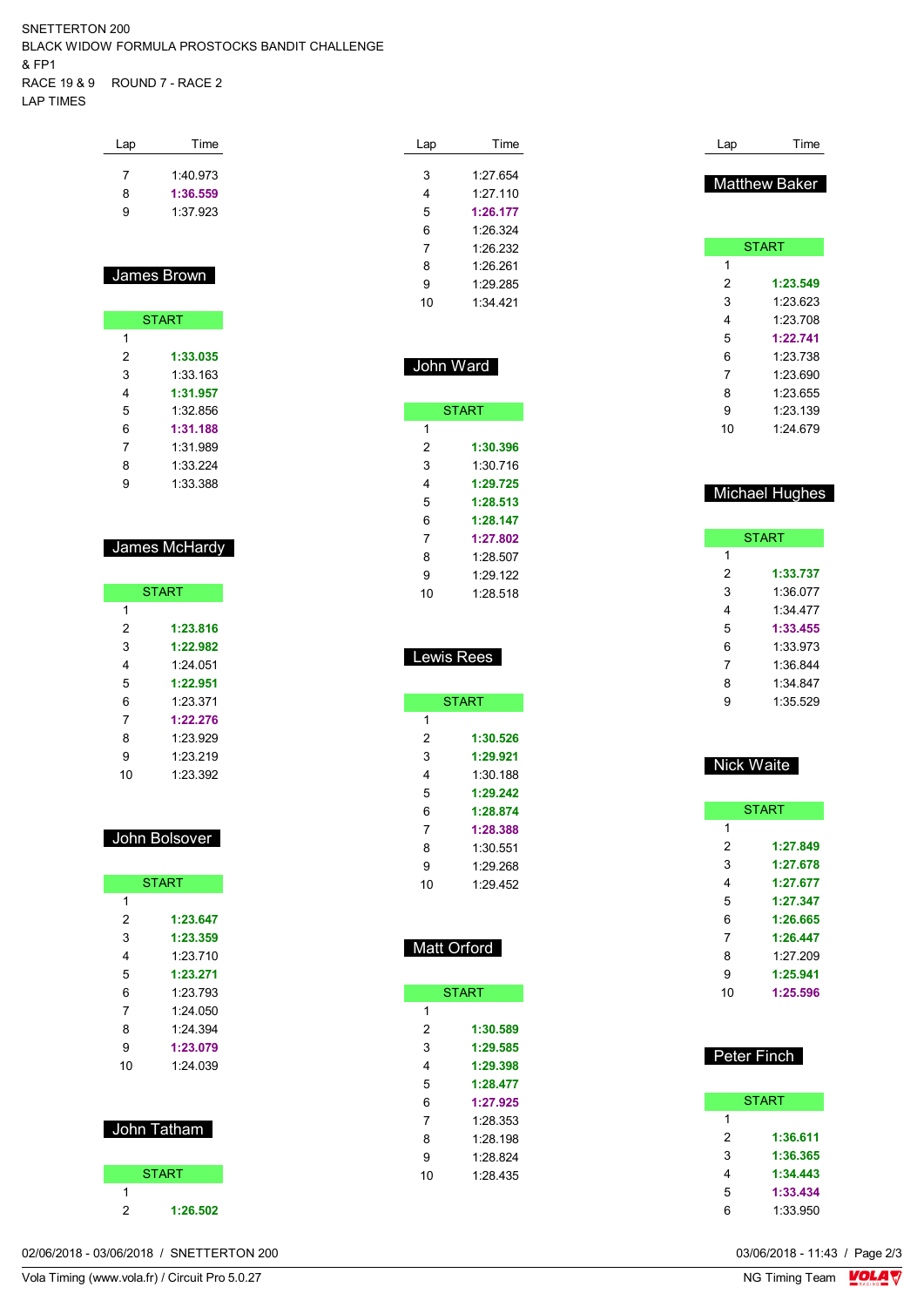SNETTERTON 200 BLACK WIDOW FORMULA PROSTOCKS BANDIT CHALLENGE & FP1 RACE 19 & 9 ROUND 7 - RACE 2 LAP TIMES

| Lap | Time     |
|-----|----------|
| 7   | 1:34.084 |
| 8   | 1:34 569 |
| g   | 1:34.958 |

#### Robert Southgate

|    | <b>START</b> |
|----|--------------|
| 1  |              |
| 2  | 1:29.293     |
| 3  | 1:30 656     |
| 4  | 1:29.047     |
| 5  | 1:28.544     |
| 6  | 1:27.231     |
| 7  | 1.27 393     |
| 8  | 1.28.368     |
| 9  | 1.27 643     |
| 10 | 1:29.180     |

#### Scott Holmes

| <b>START</b> |          |  |
|--------------|----------|--|
| 1            |          |  |
| 2            | 1:29.711 |  |
| 3            | 1:28.274 |  |
| 4            | 1:28.212 |  |
| 5            | 1:28.365 |  |
| 6            | 1:27.143 |  |
| 7            | 1:26.667 |  |
| 8            | 1:26.347 |  |
| 9            | 1:25.947 |  |
| 10           | 1:26.535 |  |

#### Sean Meakin

|    | <b>START</b> |
|----|--------------|
| 1  |              |
| 2  | 1:27.837     |
| 3  | 1:28.887     |
| 4  | 1.28.385     |
| 5  | 1.27919      |
| 6  | 1:27.475     |
| 7  | 1.27 838     |
| 8  | 1:27.471     |
| 9  | 1:27.355     |
| 10 | 1.29849      |

### Spencer Rogers

**START** 

| Lap | Time                |
|-----|---------------------|
|     |                     |
|     | <b>Stephen Hall</b> |
|     |                     |
|     | <b>START</b>        |
| 1   |                     |
| 2   | 1:27.499            |
| 3   | 1.27 951            |
| 4   | 1:27.188            |
| 5   | 1:27.068            |
| 6   | 1:26.381            |
| 7   | 1.27.361            |
| 8   | 1:27.051            |

## Steven Heath

 **1:25.353** 1:26.491

|    | <b>START</b> |
|----|--------------|
| 1  |              |
| 2  | 1:28.951     |
| 3  | 1:30 745     |
| 4  | 1:27.306     |
| 5  | 1.27554      |
| 6  | 1:26.193     |
| 7  | 1.26 424     |
| 8  | 1.27.571     |
| 9  | 1.27 239     |
| 10 | 1:28.906     |

#### Stuart McHardy

|   | <b>START</b> |
|---|--------------|
| 1 |              |
| 2 | 1:36.773     |
| 3 | 1:36.224     |
| 4 | 1:35.238     |
| 5 | 1:34.347     |
| 6 | 1:34.950     |
| 7 | 1:36 765     |
| 8 | 1:35 944     |
| g | 1:34 412     |
|   |              |

02/06/2018 - 03/06/2018 / SNETTERTON 200